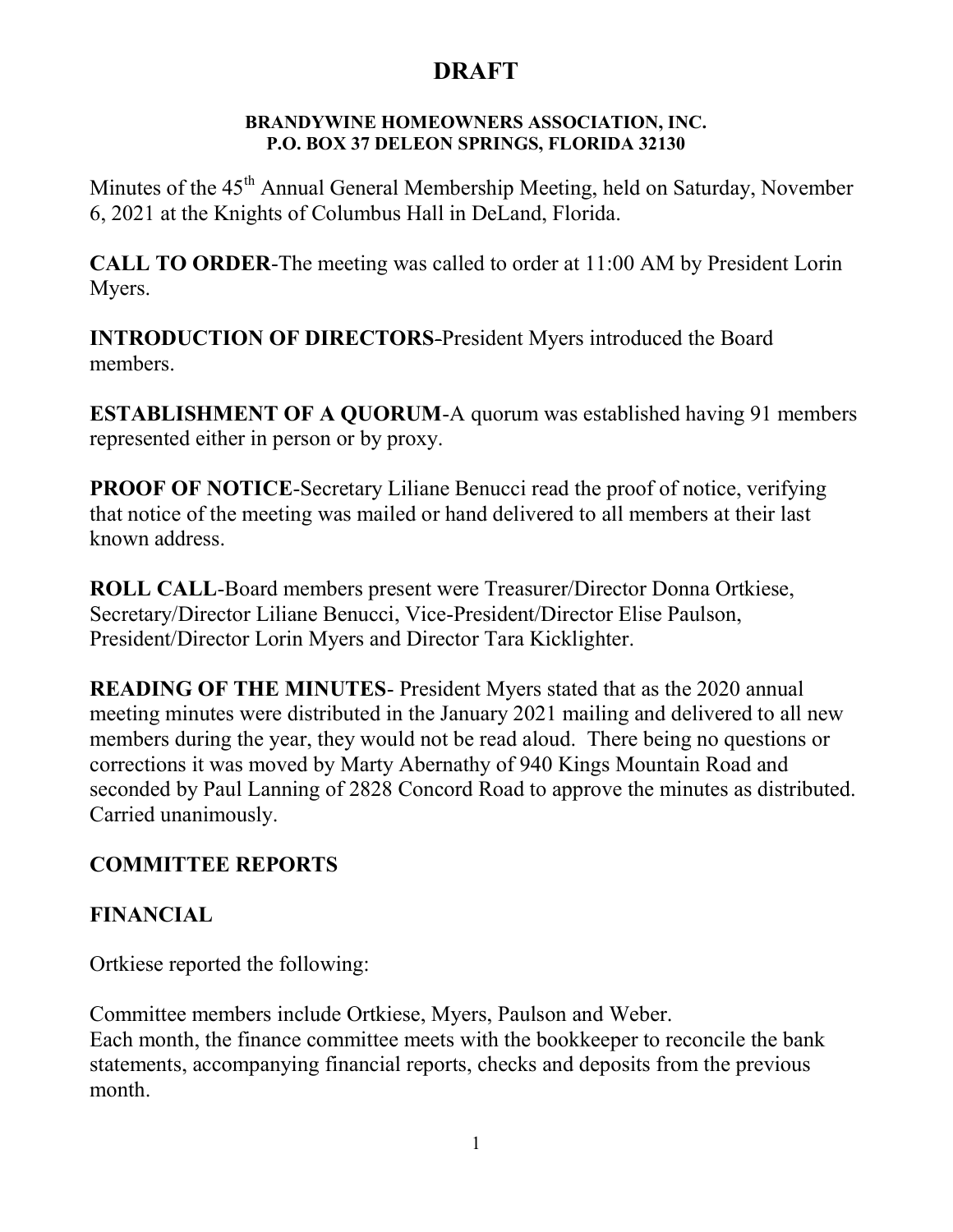For the first time in 11 years, assessments have been increased due to large ground and tree removal projects that were completed this fiscal year that lead to expenses outpacing our revenue.

Under Florida statue we are announcing that 1 board member and one member will be providing contracted services to the Brandywine HOA. Last year their contracts were \$50.00 per month for our Recording Secretary, Liliane Benucci (up for re-election) and \$550.00 per month for our bookkeeper, Lorin Myers.

This year, as in the past, we have contracted with our CPA to prepare a Compilation of Revenue and Expenses. They are in the process of preparing the Federal 1120-H Corporate tax filing. Once completed, they will be filed. On request, we will supply a copy of the Compilation when it is ready

Currently, for this fiscal year there two (2) properties in long term arrears.

#### GROUNDS AND MAINTENANCE

Renee Weber reported the following:

The Grounds and Maintenance Committee made sure the common areas were mowed, weeded and trimmed; the ponds were kept looking good; and the streetlights were working. Clean Cuts mulched targeted common areas; the entrance signs, benches, parking posts, and the road and trail signs were hand cleaned by volunteers; the caps on the wooden signs were repaired; and the pond levels were monitored and adjusted depending on the amount of rainfall. The walking bridge needed a few boards replaced or secured. The split rail fence surrounding the channel from pond 3 to the weir had to be replaced. The water channel under Village Green Road from pond one to pond two had to be cleaned out. The 15A entrance sign electric plug was repaired. Both fountain timers and the 17 entrance electric plug are scheduled for replacement.

Even though Volusia County Road and Bridge was very responsive to requests to cut down dead trees or trim low hanging branches along the right of way, the HOA exceeded the budget for tree removal this year because many common area trees had died or were unstable.

After repeated contact with Volusia County Road and Bridge, they satisfactorily addressed the storm water erosion on Brandywine Rd. near West Village Green Rd. by paving the storm water ditch, filling in dirt along the road edge and putting down sod in the area.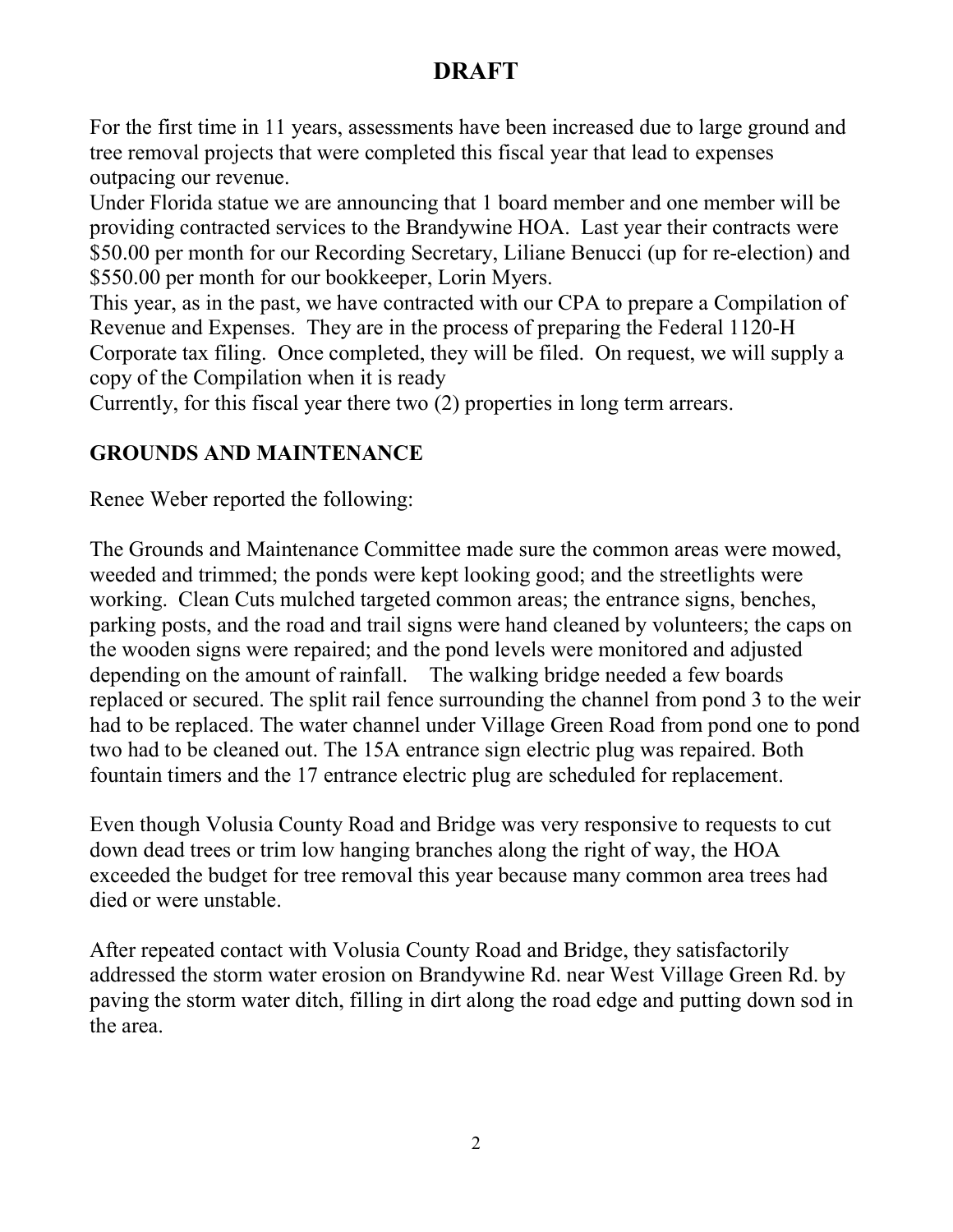The dry retention/drainage basin at Valley Forge/Kings Mountain Rds. was reengineered to prevent further erosion to the bank and to improve function during heavy rains. The County required the installation of a handrail so the entire project was completed on Nov. 2nd.

We are aware of four major projects to address in the next few years. A new retention wall is needed at the outflow area from pond one near Village Green Rd. The weir which controls the pond levels needs repairs. The area where the south end of the walking bridge meets the asphalt path needs reinforcing. The storm water outflow pipe under the asphalt path from Lafayette Place is rusting and should be assessed for repair or replacement.

Thanks to the folks who volunteer to help out on projects, who pick up litter, who pick up after their dogs, and who tend the islands in the cul-de-sacs near their homes. We appreciate everyone doing their part to keep Brandywine beautiful.

#### BEAUTIFICATION

Tara Kicklighter reported the following:

Congratulations to the members who received monthly beautification awards and thanks to the committee members who helped select the winners. Maintaining our properties and improving their appearance have a well-proven, positive impact throughout our community. The monthly award comes with a \$25 Lowe's gift certificate, a recognition sign in the winning yard, an announcement in the monthly email, and an entry on the Brandywine website. The December award will be given to the property with the best holiday decorations and is chosen around the  $15<sup>th</sup>$  of the month. The committee welcomes suggestions from the membership. Contact any member or director if you would like to nominate someone for the award.

### ARCHITECTURAL REVIEW BOARD (ARB)

Elise Paulson reported on behalf of Mona Quinn (chair):

The Architectural Review Board's purpose is to keep the HOA and all Brandywine members aware of activity in the community pertaining to enhancements of the Brandywine properties. The ARB ensures that all qualifying improvements are completed in a professional manner according to local rules and our governing 3 governing documents and board rules.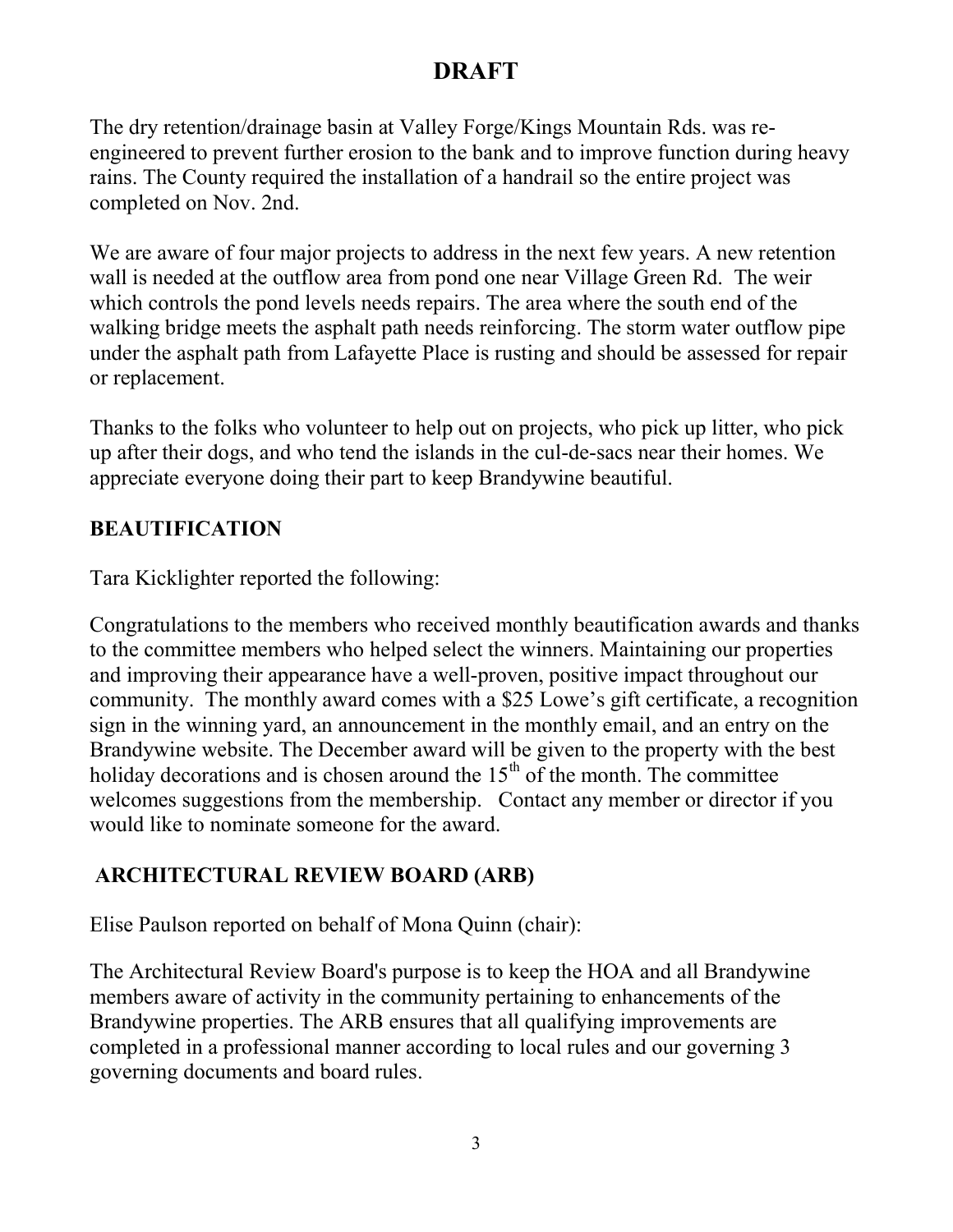I would like to thank Lorin Myers for all his patience and guidance and for teaching me about the ARB committee. Another Thank you to James Graesart and Elise Paulson for their hard work and assistance. This year we put the ARB Application online on the website at http://www.brandywinedelandhoa.com/documents.html You may still fill out a paper form, online submission is preferred. We appreciated being notified when your project is complete.

There were 43 ARB applications for improvements during the 2020/2021 reporting year. The applications ranged from tree removal, roof replacement, new fencing, in ground swimming pool, shed installation, and exterior painting. All applications were provided to the ARB in a timely manner. There were 3 applications submitted that could not be approved during the year.

The ARB would like to thank all members for following proper procedures and guidelines while making improvements to their properties. These improvements aesthetically enhance the community and help increase property values throughout Brandywine.

#### STORAGE FACILITY

Lorin Myers reported on behalf of Mike Campanella.

My name is Mike Campanella and I am the Storage Lot Manager for the Brandywine Home Owners Association. I'm assisted by Chris Caldwell and John Chant. For those who do not have property in the lot, there are many different items that are stored there. Motor Homes, Boats and trailers, car haulers, utility trailers, car dollies, and enclosed trailers make up a majority of the items that are kept in the lot.

The Storage Lot has a total of 44 spaces individual spaces, 10 of them currently vacant. Maintenance at the lot is monitored and conducted when needed, to clear brush and debris from around the perimeter fence.

We have had an uneventful year at the storage lot. No major incidents of vandalism, theft, or burglary were reported. The Volusia Sheriff's Office closely monitors the storage lot, and has logged many hours of extra patrol in the area. Their efforts have no doubt deterred criminal activity.

As the manager of the lot, I plan to work closely with the members of this community and assist them when I can regarding their storage needs. I also plan to work with the members on a voluntary basis in an effort to increase security at the lot during this coming year.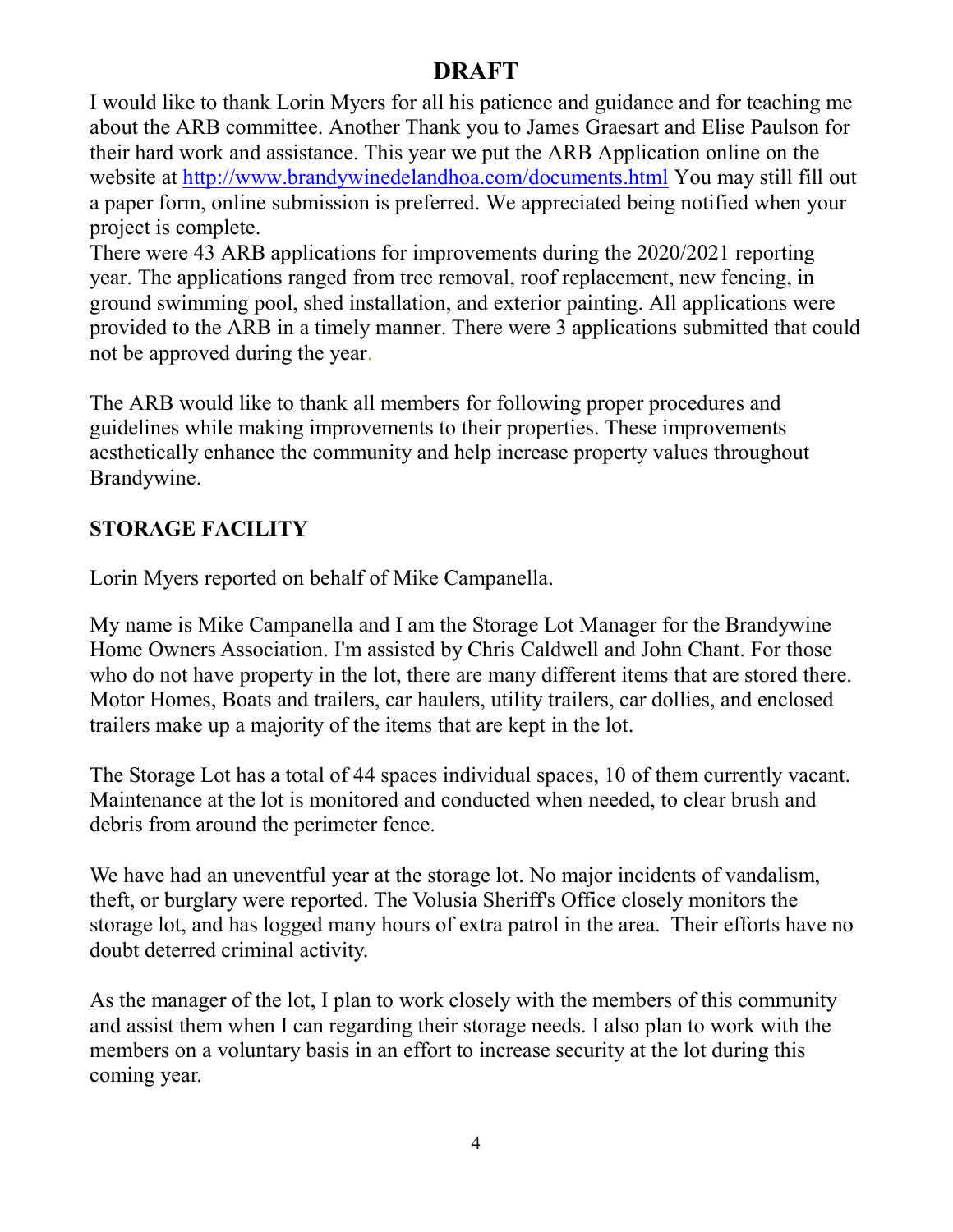• Paul Lanning of 2828 Concord Road mentioned that there were trees at the storage lot that looked like they needed to be removed. Myers said he would look into this.

### WELCOMING

Diane Hill reported the following:

During the past year Brandywine has welcomed a total of 28 new residents. Each was contacted by phone and provided the Brandywine Welcome letter and other Brandywine information in person or by mail.

### ASSOCIATION MANAGEMENT AD HOC COMMITTEE

Elisa Paulson reported the following:

Members: Chair-Renée Weber, Jim Graesart, Tara Kicklighter, Donna Ortkiese, Elise Paulson, Lorin Myers, Stan Wickett.

This committee was created by Brandywine HOA President Lorin Myers to look into additional Association management assistance because, presently, the majority of the administrative work falls on him. The committee participants relied on personal experiences, online research, direct company emails and phone calls to find out about various HOA management possibilities. The members acted in good faith to assist the Board of Directors find a timely solution to the current difficulty with Brandywine (BW) HOA self-management.

In May 2021, the committee participants evaluated full-service, select services, and independent consultant association management options. The committee identified five areas of need which depend upon association volunteers with expertise and time to execute them.

Since volunteers with this level of support have not been stepping forward, it makes sense to contract outside assistance to handle these jobs. However, because the committee determined BW HOA requires administrative help with only these five areas, the committee did not see the need for full-service association management at that time. The complete report is posted on the Brandywine website in the June 2021 Board meeting minutes.

In October 2021, while preparing for a new 2021-2022 Board, Brandywine HOA President Lorin Myers and Vice President Elise Paulson requested to reconvene the committee for additional discussion due to a continued lack of volunteers to serve on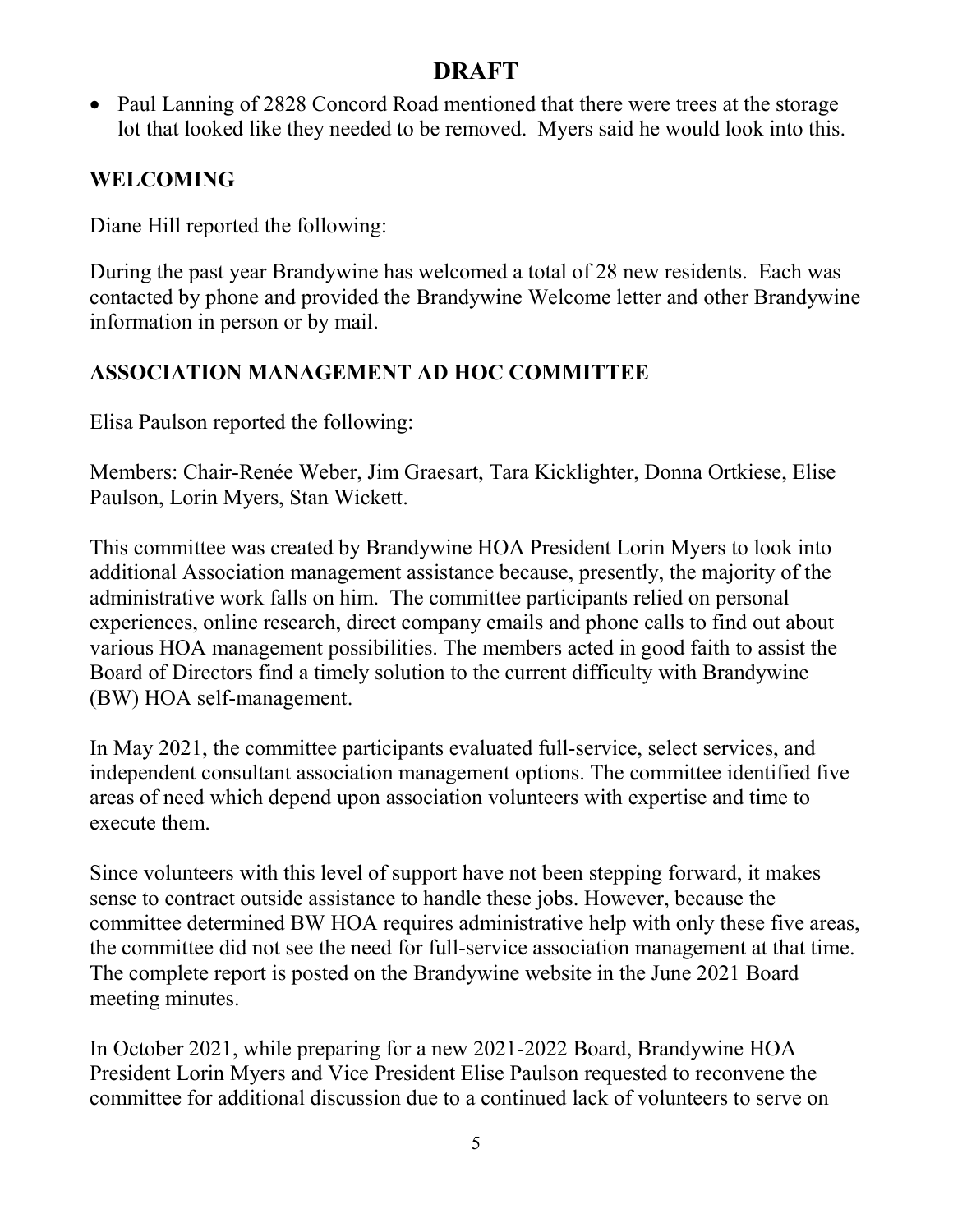standing committees and to serve in officer roles. With a decreased number of volunteers, many more areas of operations would go unserved or a few volunteers would be overextended. The committee will resume activities once the new board is in place.

- Stan Wickett asked what the procedure(s) would be to select a management company to oversee the HOA. Myers explained that there were several different ways this could be accomplished: The Board can increase the assessments at the annual budget meeting, the membership can vote to increase the assessments at an announced meeting (requires a 75% approval of the attendees in person or by proxy), or a special assessment can be implemented.
- Renée Weber stated that we will still have to have a Board, even if a management company is hired.
- Robert Hogan asked if the main issue was financial or if the lack of help was the driving force in considering hiring a management company. Both Myers and Paulson answered that it was definitely due to lack of help; the same people end up doing all the work.

### ANNUAL GARAGE SALE

Diane Hill reported the following:

The yearly Brandywine Community Garage Sale held in March was by all reports a huge success. Ads were placed on Social Media and in all local newspapers prior. The date for March, 2022 Annual Garage Sale will be announced after the New Year.

### RULES COMPLIANCE

Tisa Houck reported the following:

The Rules Compliance Committee did its best to see that our neighborhood remained attractive and that the Covenants & Restrictions were observed. Thanks to members Cindy Capps, Tara Kicklighter, and Renée Weber for their help.

A summary of the issues that we addressed by letter, phone, or text is as follows: Total number of contacts this year (as compared to 2020) – 47 in 2021; 52 in 2020 Category breakdown was as follows: General Property/Home Maintenance – 5 Signs (political, commercial, realtor) -- 8 Grass/Yard Maintenance -- 10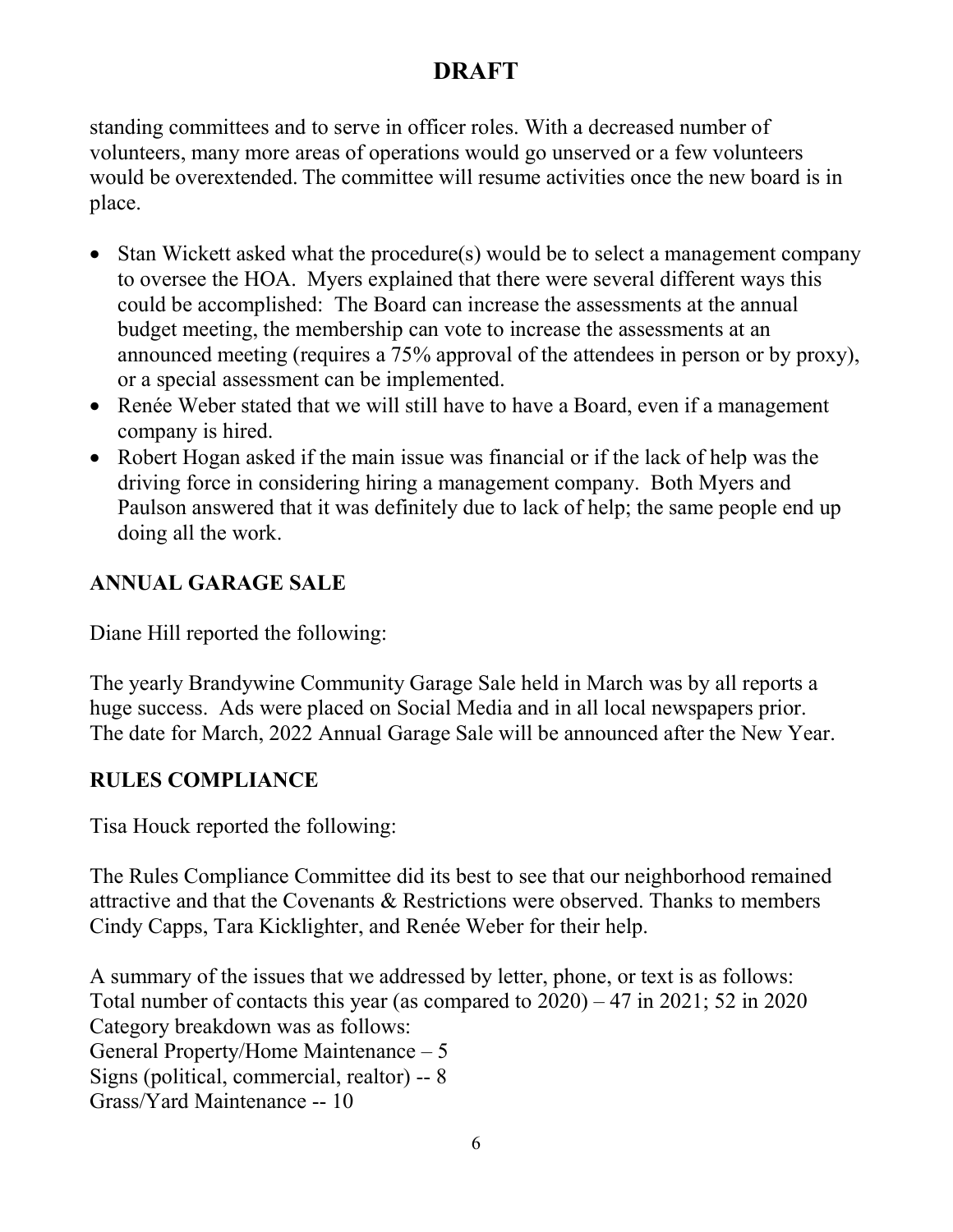Parking/Vehicles (cars, trailers, dumpsters, PODS) -- 11 Expired car tags -- 2 Tennis club Code Enforcement calls for high grass – 4 Miscellaneous (1 contact each) – 7

Appreciation cards were sent to 8 members in recognition of outside improvements such as new fences, roofs, or painting.

Thanks to everyone for your cooperation. Brandywine always gets positive comments from realtors and new residents.

### COMMUNICATIONS

Benucci reported the following:

She, Tisa, Lorin, and Renee comprised the committee last year. They prepare the hard copy mailings, newsletters, group email, the HOA Facebook page and the website. Over the course of the year issues such as lost and found pets, solicitors, sales and give-aways, estate sales, garage sales, bear sightings, have been circulated over Facebook and email. We encourage members and their tenants to sign up for our Facebook page. We have a list of members that receive a hard copy mailing of the minutes. If you are not receiving the HOA emails or hard copy mailings please contact him.

### COMMENTS/QUESTIONS FROM THE FLOOR:

- Jane West of 1065 W Village Green Road mentioned that there seem to be more solicitors than usual. She recommended asking them for their license, and politely reminding them that Brandywine has a no-soliciting policy.
- Ken Deforrest of 1105 Yorktown Place and Laura Remington of 940 Kings Mountain Road commented on the excessive speeding that continues to be a problem in Brandywine. Unfortunately, there is little the HOA can do to solve this problem. The County will not put speed bumps on Brandywine Road because they will hamper any rescue vehicles that may be responding. It was recommended to call the Sheriff's Office non-emergency number (386-943-8276). During business hours, calls can also be placed to the District 2 office, located at 1706 Woodland Boulevard. That phone number is 386-943-7866.
- Valerie Ellington of 2754 Saratoga Road commented that the No Soliciting sign is missing from the 15A side; however, Tisa Houck responded that the sign is extremely small, and is attached to another sign, so is easily overlooked.